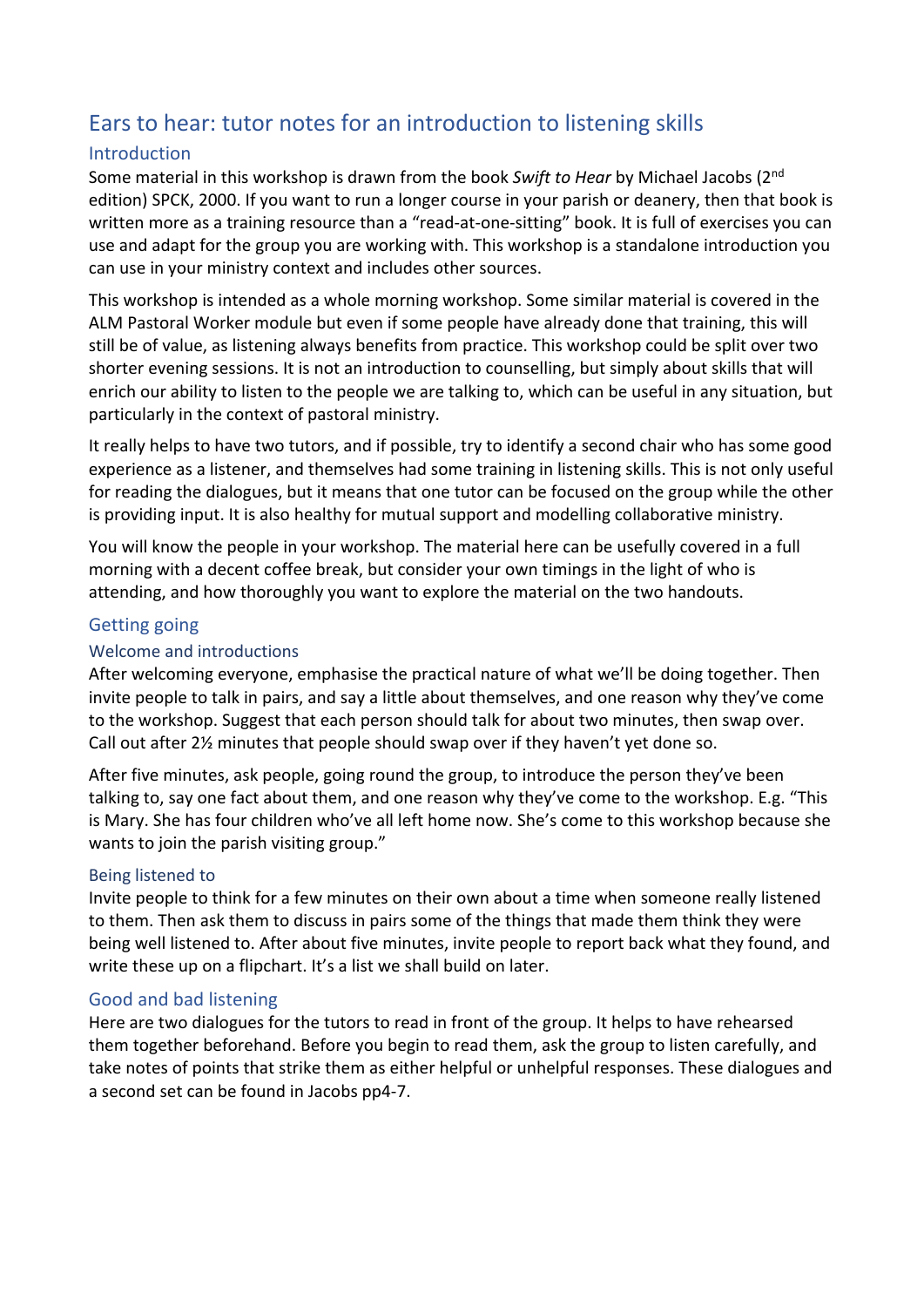### Dialogue 1

Paula Hello?

- Visitor I'm the street warden from the church. I'm just calling because I notice you recently moved into the road. I wanted to introduce myself to you and see if there's anything you need – you know, information about the area – that sort of thing.
- Paula Thank you. I'm not sure there's anything … but come in a moment …
- Visitor Are you sure? I needn't keep you long unless there's anything I can do to help.
- Paula I'm not sure there is ... Though I must say people aren't that friendly around here, not compared to where we came from.
- Visitor I'm sorry to hear that. Have you moved far?
- Paula Quite a way. My partner went for this new job and so I had to come ...
- Visitor That's hard … You didn't have much say in that?
- Paula Well, you don't do you? It was a good opening for him, more money, but ... [falls silent]
- Visitor But as far as you were concerned …?
- Paula Yes for me it wasn't so good. I had to leave my little job; it was in such a friendly firm.
- Visitor And round here it doesn't feel friendly …
- Paula No, it doesn't, you're right there.
- Visitor I imagine it's difficult to feel very good about people when you're not sure you want to be here.
- Paula I suppose that's it. It's not like me to feel down, but I've been feeling ever so low since we moved in.
- Visitor It sounds as if you've had to leave behind friends, a nice job, your own life, for the sake of your partner …
- Paula I don't blame him ... I mean, it was a good move for him.
- Visitor But for the moment I guess it doesn't feel such a good one for you.
- Paula Well …

[falls silent]

- Visitor Do you want to tell me a bit more about what you miss from your old home? I mean, I don't want to intrude, but …
- Paula No, it would be nice to tell you a bit about it. I miss my friends I used to chat to … well I think if I was more myself I might feel a bit more like getting to know people here. Do you know, one of the differences I've noticed about this area is that …

[And that's where we'll end the first dialogue]

Pause

Give people a few minutes to note down anything they want about the first dialogue, before reading the second.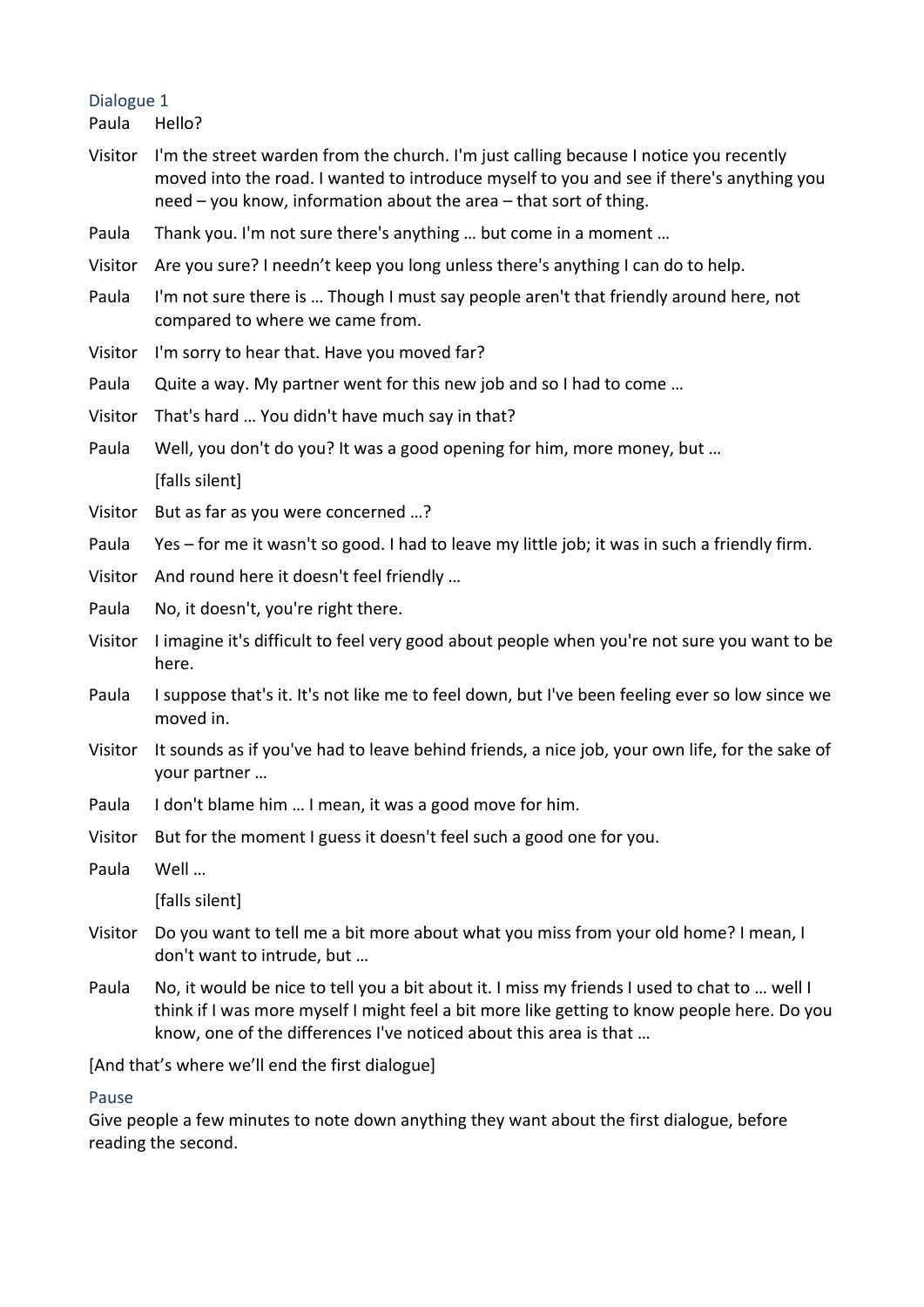#### Dialogue 2

Paula Hello?

- Visitor I'm the street warden from the church. I'm just calling because I notice you recently moved into the road. I wanted to introduce myself to you and see if there's anything we can do for you. There's lots of things going on at the local church …
- Paula Thank you. I'm not sure there's anything. You see I'm not religious …
- Visitor That doesn't matter. Can I come in? It won't take long. There's just a few things to tell you.
- Paula I'm not sure ... but if you want to.
- Visitor Thank you. Oh, this is nice, isn't it? You *have* settled in well. It's pleasant round here, isn't it?
- Paula I suppose so. Actually I didn't want to move here, but my partner went for this new job, so I had to.
- Visitor You do have to go where your husband goes, don't you? One of the drawbacks of being a woman, isn't it, really?
- Paula It was a good opening for him, more money, but ...

- Visitor That'll be nice, won't it? Bit more to spend … Nice house too.
- Paula I suppose so. I had to leave my little job; It was in such a friendly firm.
- Visitor I expect you'll soon get another one. There are quite a lot of part-time openings round here, you know.
- Paula Maybe … though I don't feel like applying for anything at present.
- Visitor Oh, you will in time, when you're a bit more settled. It takes time, you know. I found that when I moved here. But I must say our little church is a very friendly place. You'd like it.
- Paula [switches off] Mm …
- Visitor There's a nice family service, just right for the children.
- Paula We haven't got any children.
- Visitor Oh, what a shame. It's so much easier settling in with children, isn't it? You know you meet other mothers at the school, and …
- Paula Well …

[falls silent]

- Visitor Let me tell you a bit more about what we have at the church. You'll be able to meet people there very easily …
- Paula Well, I don't want to be rude, but perhaps another time. I must get on. There's still lots of things to get straight. I'm sure you understand.

<sup>[</sup>falls silent]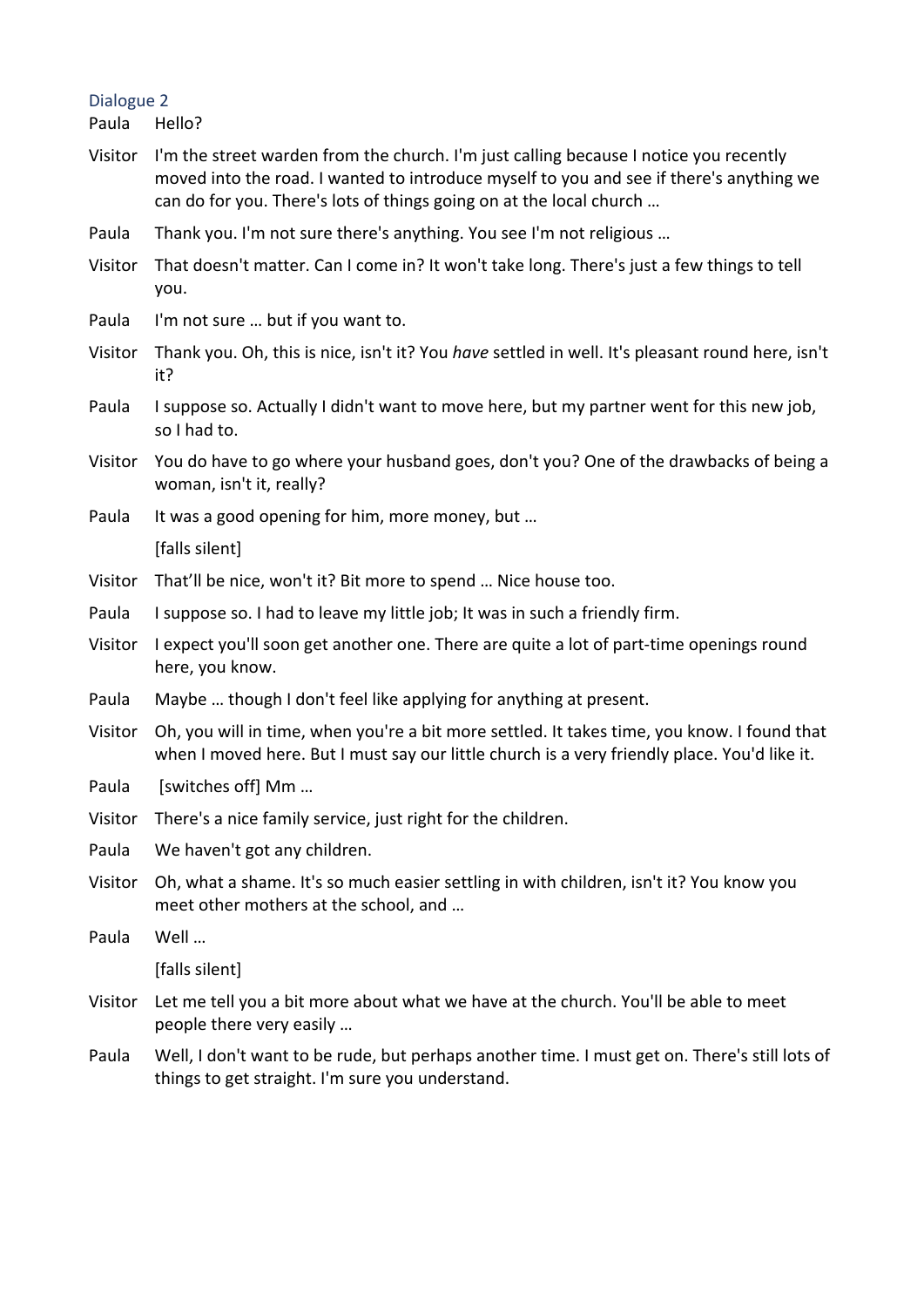# Reflection

What points have people noticed where the visitor's response seems helpful or unhelpful? Add the helpful ones to the list people made in the opening exercise (or tick existing items that are repeated this time). Make a separate list of the things that people identify as unhelpful. Make sure the lists are displayed so that people can see them.

*Handout 1* summarises the table Jacobs gives of the sorts of things that people identify during this exercise. Give the handout to members of the group. As you go down the lists, invite group members to tick the ones that are on the group's flipchart list, while you may find it helpful to underline or asterisk the ones on your list that come up in Jacobs' lists. Start with the helpful.

Be alert for any instances where there are mismatches between Jacobs' lists and the group's lists and make those a point for further reflection. Likewise, has the group identified anything that is not on Jacobs' lists. Is that something they want to re-evaluate, or have they found something worth adding?

Not all of Jacobs' list relates to this dialogue, some of it is found in a second set of dialogues in his book, so make sure the group knows not to expect everything to relate to the exercise that they've just done. But they may or may not miss some that are there, and it will be helpful to stimulate discussion about this, for example, does the observation that "You have to go where your husband does" fall into the category of sexism?

What strikes the group as some of the most important things on Jacobs' lists which weren't on the one the group compiled? (Some of these may relate to the second dialogue they haven't heard.)

## Guidelines: Handout 2

Jacobs offers some guidelines for both listening, and the kind of responses that help people feel listened to, and which keep the conversation going. These are on Handout 2. Give these out, and talk people through each one, inviting the group to think of, and share examples of each one.

## Break

This is a good time to take a coffee break before moving on to the next exercise. However, before you do, it will be worth flagging the next exercise. Say that after the break everyone will have to talk for five minutes in a small group about a recent or current issue, at work, at home, or in the community. If everyone is from different churches, then people could also choose an issue in their church, but this should be avoided if everyone is from the same church.

## Listening in triplets

In this exercise people work in threes. There are three roles in each group: Speaker, Listener and Observer. Everyone takes a turn at each. (Depending on numbers a tutor may need to take a role in a triplet. Decide who is to take which role. Then follow this pattern (with a tutor acting as timekeeper)

- The Speaker will talk for five minutes about a recent or current issue as described above, the role of the people involved (avoiding identifying individuals) and how it was, or might be, developed or resolved.
- The Listener pays close attention and may respond by nodding, smiling, frowning, etc. in empathy and by making short, appropriate comments.
- The Observer also pays close attention to the exchange, but without interacting with what the Speaker is saying.
- After five minutes, the Listener summarises the story they have heard. (Up to three minutes.)